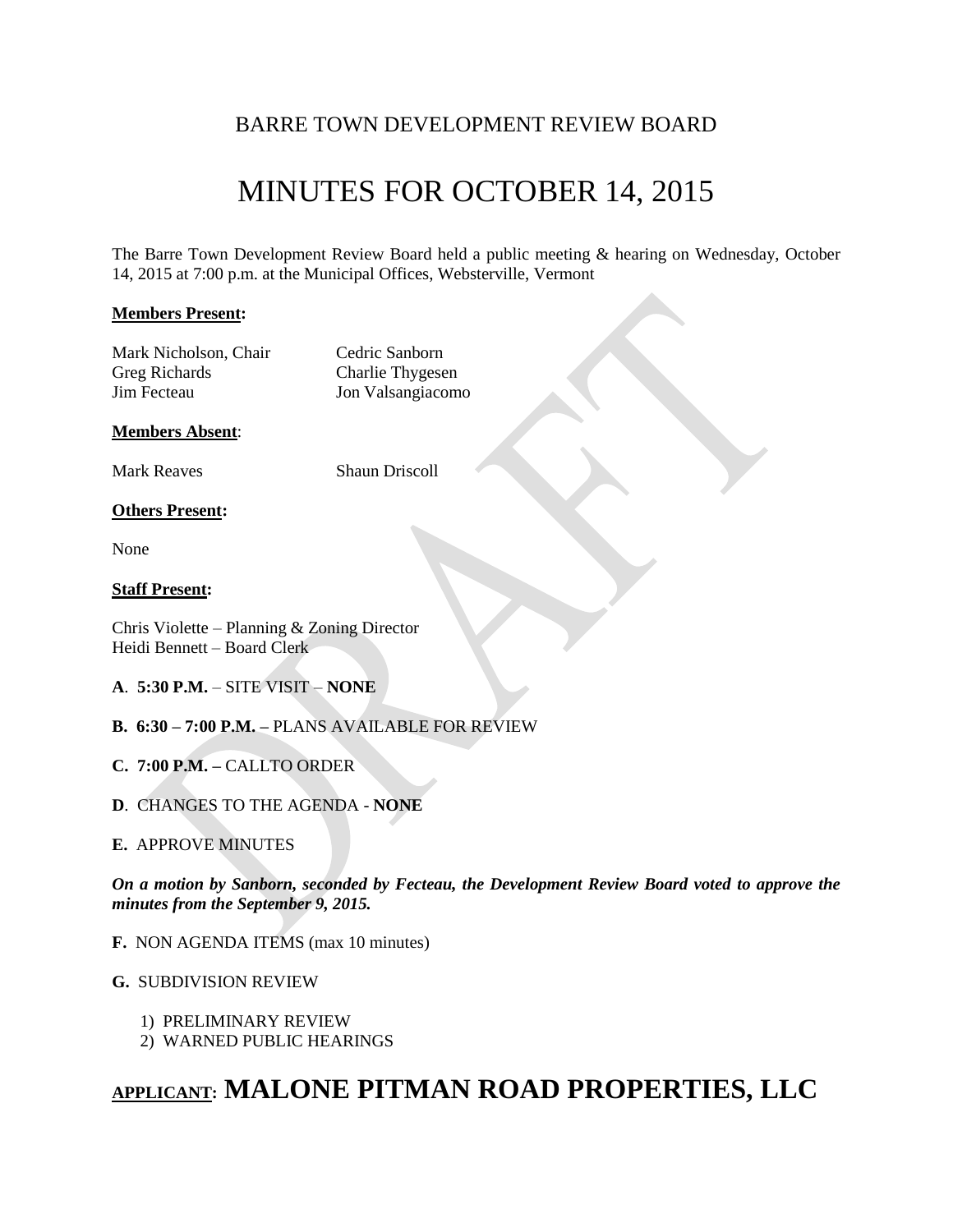#### **Request by Malone Pitman Road Properties, LLC for a 3-lot merger of land located at 69 Pitman Road; Parcel ID's 006/034.02, 006/034.07 & 006/034.08; Zoned: Industrial; P-15000008/09/10**

Consultant: Stephen C. Fraser

Date: October 9, 2015

## **STAFF REPORT/REVIEW COMMENTS FROM CHRIS VIOLETTE, PLANNING OFFICER**

This is a warned public hearing for the purpose of amending a previously approved subdivision by merging three lots back into one undivided parcel of land totaling 3.56 acres. The subject property is located in the Wilson Industrial Park with road frontage on both Pitman and Parker Road. Zoning for this area is industrial with a minimum lot size of 2 acres and 200 feet of road frontage. The character of the area surrounding this parcel is industrial.

The three lots being merged were created in May of 1991 (plan 14-1662) when lot 1, 1.01 acres was created along with lot 2, 1.51 acres, and lot 3, 1.04 acres. The original lot was created by Barre Area Development as part of the Wilson Industrial Park (13-1557).

Lot 2 has an existing 4,000sf industrial building along with associated drives and parking areas located on it that was home to Maine Drilling and Blasting for many years. Currently the building is leased to a construction company. Lots 1 & 3 are undeveloped.

The applicant has supplied the necessary plan for the merger. I've requested a deed to complete the merger be recorded in the land records.

## **SUMMARY OF RECOMMENDATIONS & CONDITIONS:**

With consideration to the following conditions, I recommend approval of this request to amend a previously approved subdivision, merging three lots and creating one undivided parcel of 3.56 acres

- 1. To complete this merger, a merger deed merging lot 1, 2, and 3 into one lot totaling 3.56 acres must be executed within 30 days. Said deed must also clearly state that this land is merged.
- 2. One (1) (18" x 24") recording plat must be submitted to the Planning office for filing in the Town of Barre land records in accordance with Barre Town subdivision regulation and state statute within 180-days of approval.
- 3. Three (3) sets (24" x 36") paper copies of the final approved plan must be submitted to the Planning Office within 30-days of approval unless a request to extend is made and approved by staff.
- 4. One (1) (24" x 36") mylar copy of the final approved plan must be submitted to the Planning office within 30-days of approval unless a request to extend is made and approved by staff.
- 5. No changes to the approved plan can be made unless first reviewed by either the Town Planning Officer, or the Town Engineer for a determination of significance. If it is determined that an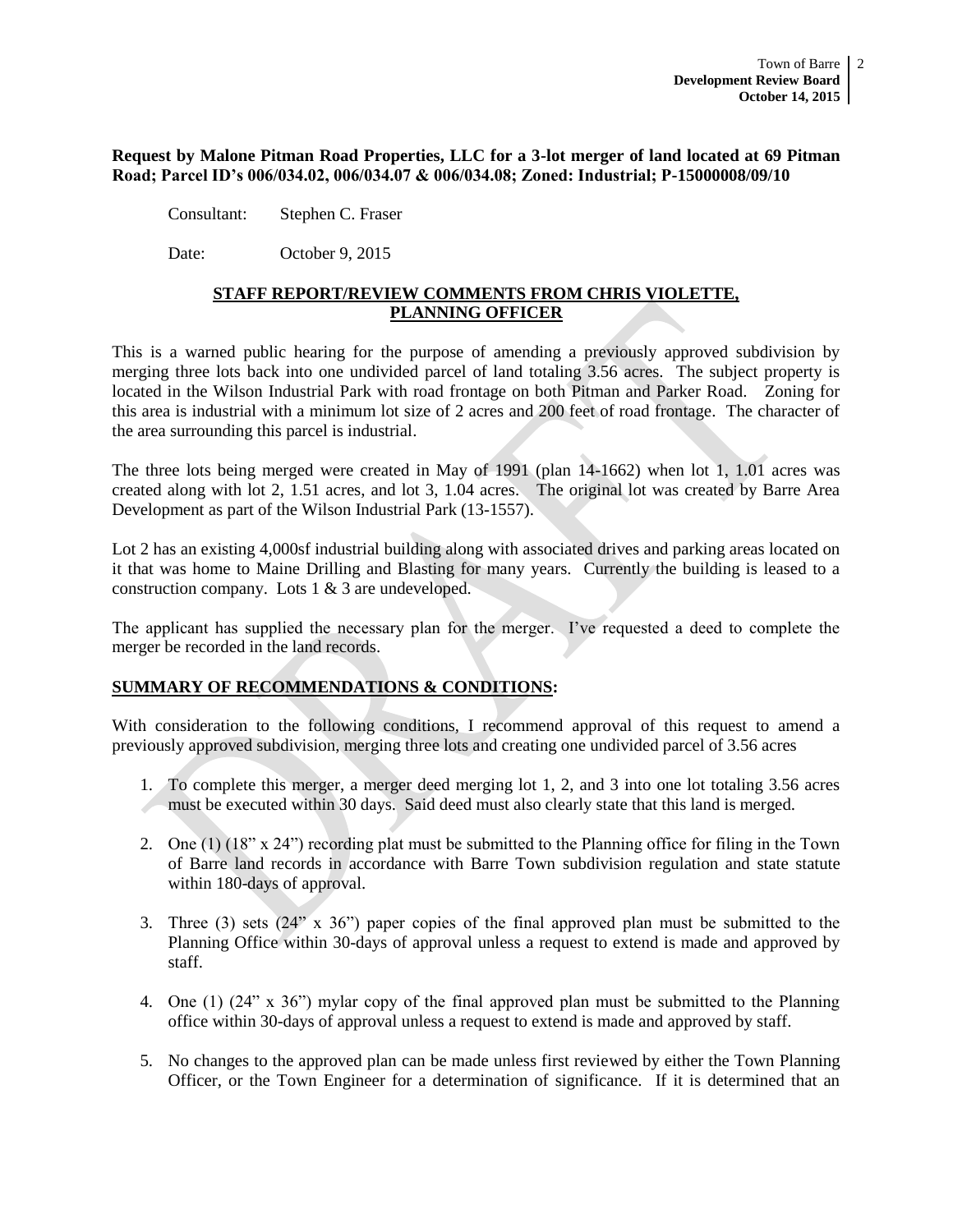proposed change is significant, the plan will be required to go back before the Development Review Board for approval of the proposed change.

6. Failure to comply with any conditions as stated herein, could lead to nullification of this subdivision.

#### **ADDITIONAL COMMENTS:**

CV provided a summary of this agenda item.

CV stated that he has seen drafts of the deed.

CV recommends approval with conditions as listed.

#### **MOTION & RECOMMENDATION:**

**On a motion by Sanborn, seconded by Fecteau, the Development Review Board voted to approve the request by Malone Pitman Road Properties, LLC for a 3-lot merger of land located at 69 Pitman Road; Parcel ID's 006/034.02, 006/034.07 & 006/034.08; Zoned: Industrial; P-15000008/09/10; Subject to conditions 1 – 6.** 

#### **DISCUSSION:**

CONDITIONS  $Yes \_X$  No MOTION BY: SANBORN SECOND BY: FECTEAU

## **ROLL CALL:**

Mark Nicholson YES Charles Thygesen, Sr. YES Jon Valsangiacomo YES **Cedric Sanborn YES** Shaun Driscoll ABSENT Mark Reaves ABSENT Greg Richards YES \*Jim Fecteau \_YES\_ \*John Hameline \_ \_ *\*Alternate Development Review Board Members*

## 3) CONCEPTUAL REVIEW

## **H.** SITE PLAN REVIEW

- 1) PRELIMINARY REVIEW
- 2) WARNED PUBLIC HEARINGS
- 3) CONCEPTUAL REVIEW

## **I.** CONDITIONAL USE REVIEW (WARNED PUBLIC HEARINGS)

- **J.** VARIANCES (WARNED PUBLIC HEARINGS)
- **K.** FLOOD HAZARD REVIEW
- **L.** APPEALS OF ZONING ADMINISTRATORS DECISIONS